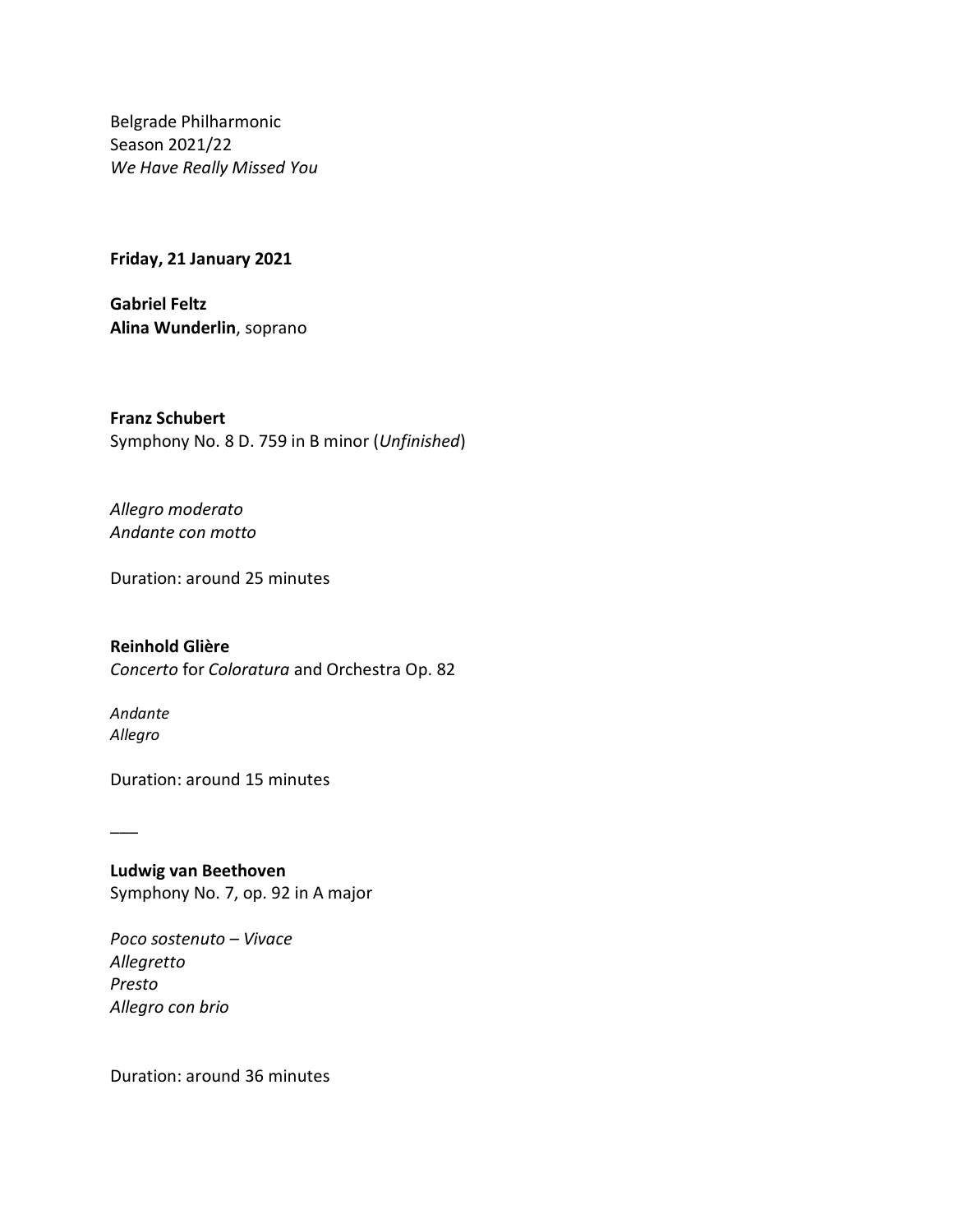Today, the *Eighth Symphony* by **Franz Schubert** (1797-1828), better known as the *Unfinished Symphony*, is one of the most important unfinished works in the history of music. The symphony began in 1822 and since Schubert received an honorary diploma from the Graz Music Society a year later, in return he handed over the score of the work, which contained two movements, to his friend Anselm Hüttenbrenner, a representative of the Music Society. For reasons unknown, the score was hidden from the public and 37 years after Schubert's death, in 1867, he handed it over to conductor Johann von Herbeck, who presented it at a concert in Vienna. In place of the third movement, the finale, von Herbeck inserted the finale of Schubert's *Third Symphony*. Even today, it remains a mystery whether the composer had intended to write a symphonic cycle of only two movements or whether the composition was interrupted by something. Although Schubert lived for another 6 years, he did not write the expected other two movements. Instead, the piano draft for a scherzo in the third movement has been preserved and the music that is supposed to belong to the finale has become a great introductory music for the drama *Rosamunde*. To date, more than 100 composers have written the Unfinished Symphony's "finale," but performances of these versions are only sporadic. Stylistically, this symphony is a turning point between two styles - formally the movements conceived as classicist, but the musical language is romantic. The first movement is in a sonata form, developing beyond the classicist framework. Instead of the expected pathos and drama, we have lovely music full of lyrical elements. The second movement is in a calmer spirit with two themes that are repeated in variation. Despite its title, it appears that this symphony did not require any continuation because it is musically and dramaturgically complete.

Since the 17th century in Italy, the word concert has meant an instrumental musical form composed primarily as a constant dialogue or opposition of a soloist/instrumental group and orchestra. At about the same time, French composers began writing specific exercises for the voice that are performed without text, *vocalise*. Combining these two forms, the Russian composer **Reinhold Glière** (1875-1956) wrote his Concerto for Coloratura Soprano and Orchestra in 1943. The use of orchestral instead of piano accompaniment makes this work unique in all of